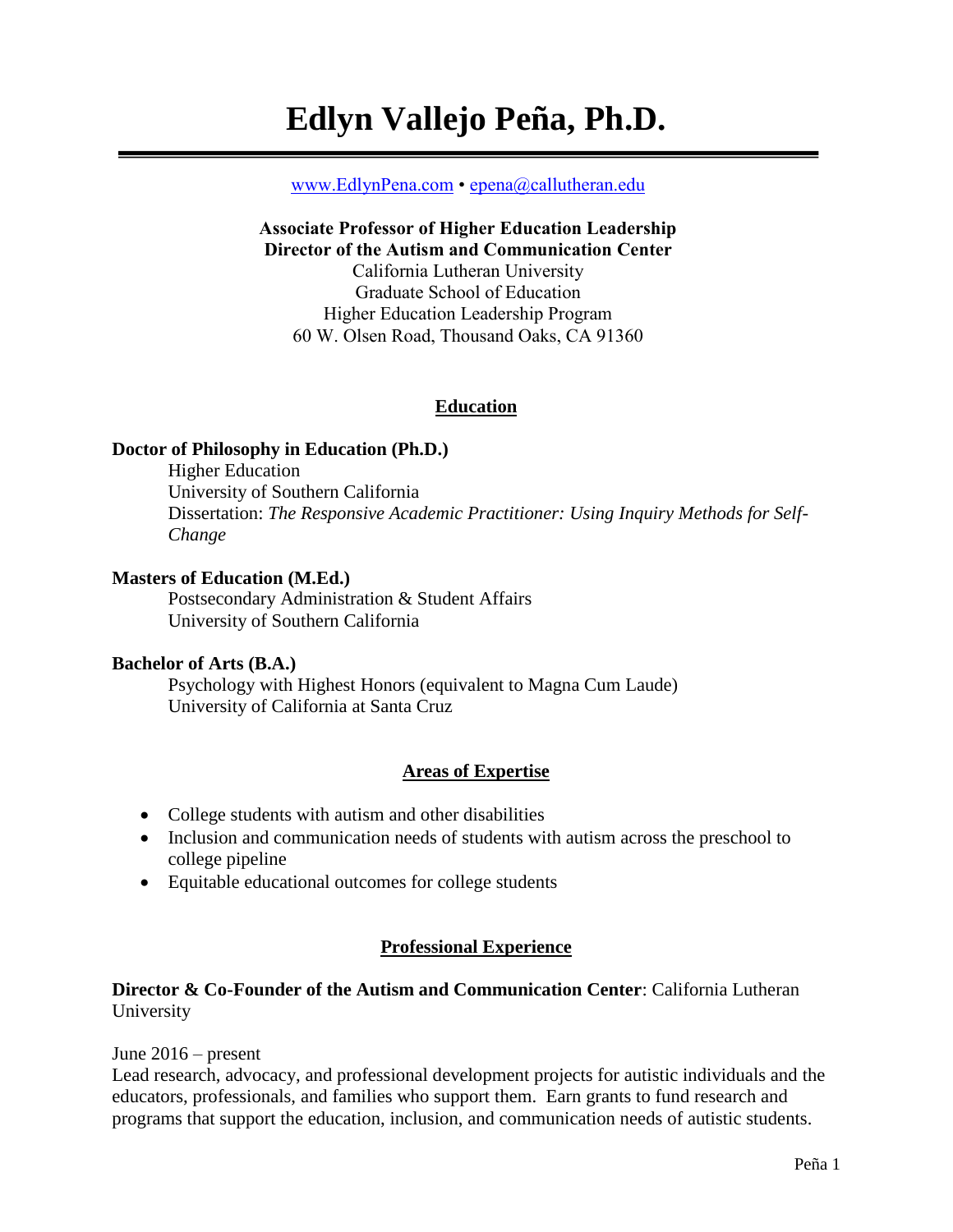# **Faculty of Higher Education Leadership & Director of Doctoral Studies**: Graduate School of

Education, California Lutheran University

#### June 2009 – present

Teach courses in the Higher Education Leadership Doctoral Program; Chair dissertations; Assist department chair in developing curriculum and programs. Between 2015 and 2019 academic years, served as Director of Doctoral Studies for the Education Leadership program.

**Assistant Professor of Clinical Education & Writing Advisor:** Rossier School of Education, University of Southern California

#### August 2007 – May 2009

Instructor for graduate level courses; Developed programming and workshops for the Doctoral Support Center to advise students through the doctoral process; Provided support and feedback to doctoral students on their dissertations and research papers; Served on dissertation committees.

**Research Assistant/Postdoctoral Researcher**: Center for Urban Education, University of Southern California

#### June 2003 – August 2007

Managed research projects involving teams of faculty and administrators at 2 and 4-year institutions to improve success rates for students of color; Advised faculty, staff, and students on executing tasks to carry out project.

#### **Multicultural Program Coordinator**: California Lutheran University

#### August 2001 – June 2002

Created and implemented multicultural events for faculty, staff, and students; Supervised and assisted students, including six multicultural student organizations, in educational, cultural, social, leadership and recreational programming.

## **Publications**

\*Publications and presentations noted with an asterisk are co-authored with doctoral students

#### **Journal Articles**

- **Peña, E.V.**, Stapleton, L., Brown, K., Broido, E., & Stygles, K. (2018). A universal research design for student affairs scholars and practitioners. *College Student Affairs Journal.*
- \*Austin, K., **Peña, E.V.,** & Brennan, E. (2017). Promising instructional practices for college students with autism. *Currents in Teaching and Learning, 9*(2), 29-37.
- **Peña, E.V.** & Kocur, J. (2017). How social identities affect students with autism for transition to college*. Developments, 15*(3), 1-9.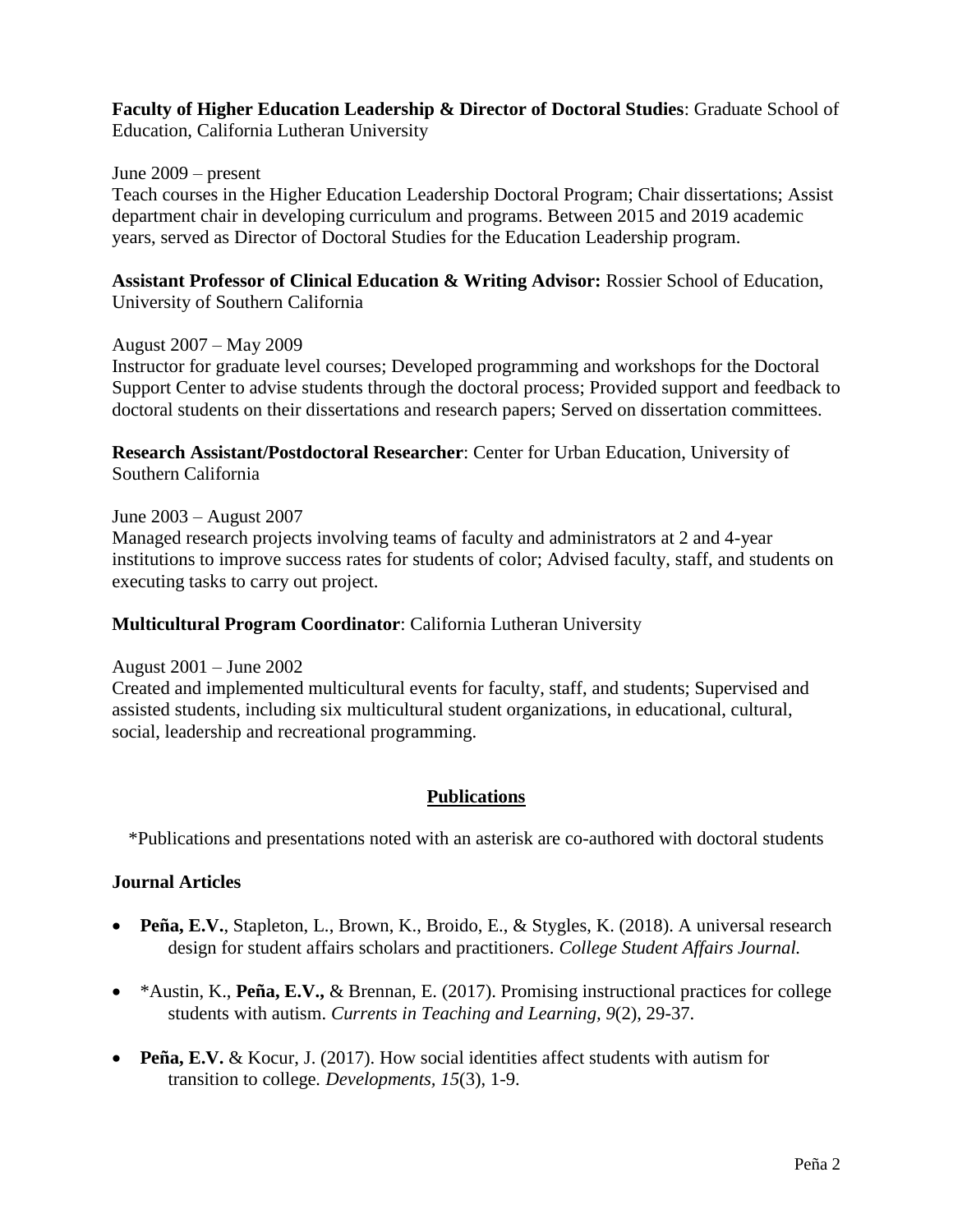- Brown, K., **Peña, E.V.,** & Rankin, S. (2017). Unwanted sexual contact: Students with autism and other disabilities at greater risk. *Journal of College Student Development, 58*(4)*,* 771-776.
- \*Austin, K. & **Peña, E.V.** (2017). Exceptional faculty members who responsively teach students with autism spectrum disorders. *Journal of Postsecondary Education and Disability, 30*(1), 17-32.
- \*Carpenter, A. & **Peña, E.V.** (2017). Self-authorship among first-generation undergraduate students: A qualitative study of experiences and catalysts. *Journal of Diversity in Higher Education, 10*(1), 86-100.
- **Peña, E.V.,** Stapleton, L. D., & Schaffer, L.M. (2016). Diverse and critical perspectives on disability identity. *New Directions in Student Affairs, 154,* 85-96.
- Brennan, E. & **Peña, E.V.** (2016). Autism, inclusion, and communication in higher education. *Developments, 3,* 1-11.
- \*Tangalakis, C. & **Peña, E.V.** (2016). Academic identity development of undocumented college students. *Journal of Student Affairs, 25,* 53-56.
- **Peña, E.V.** (2014). Marginalization of published scholarship on students with disabilities in journals of higher education. *Journal of College Student Development, 55*(1), 30-40.
- \*Sandlin, J.K. & **Peña, E.V.** (2014). Building authenticity in social media tools to recruit postsecondary students. *Innovative Higher Education, 39*(4), 333-346.
- **Peña, E.V.** & Kocur, J. (2013). Parenting experiences in supporting the transition of students with autism spectrum disorders into community college. *Journal of Applied Research in Community Colleges, 20*(2), 5-12.
- \*Hoffman, J. & **Peña, E.V.** (2013). Too Korean to be White and too White to be Korean: Ethnic identity development among transracial Korean American adoptees. *Journal of Student Affairs Research and Practice, 50*(2), 152-170.
- \*Carrasco Nungaray, M. & **Peña, E.V.** (2012). Faculty institutional agents at community colleges. *Journal of Applied Research in Community Colleges, 20*(1), 44-51.
- **Peña, E.V.** (2012). Faculty development aimed at redressing inequitable educational outcomes: Using inquiry methods for critical consciousness and self-change. *Review of Higher Education, 36* (1), 69-92.
- Jimenez y West, I., Gokalp, G., **Peña, E.V.,** Fischer, L. & Gupton, J. (2011). [Exploring](http://convention2.allacademic.com/one/aera/aera09/index.php?click_key=1&cmd=Multi+Search+Search+Load+Publication&publication_id=289668&PHPSESSID=44cf09252e889dcb98bf1f2c11066354)  [effective support practices for doctoral students' degree completion.](http://convention2.allacademic.com/one/aera/aera09/index.php?click_key=1&cmd=Multi+Search+Search+Load+Publication&publication_id=289668&PHPSESSID=44cf09252e889dcb98bf1f2c11066354) *College Student Journal, 45* (2), 310-323.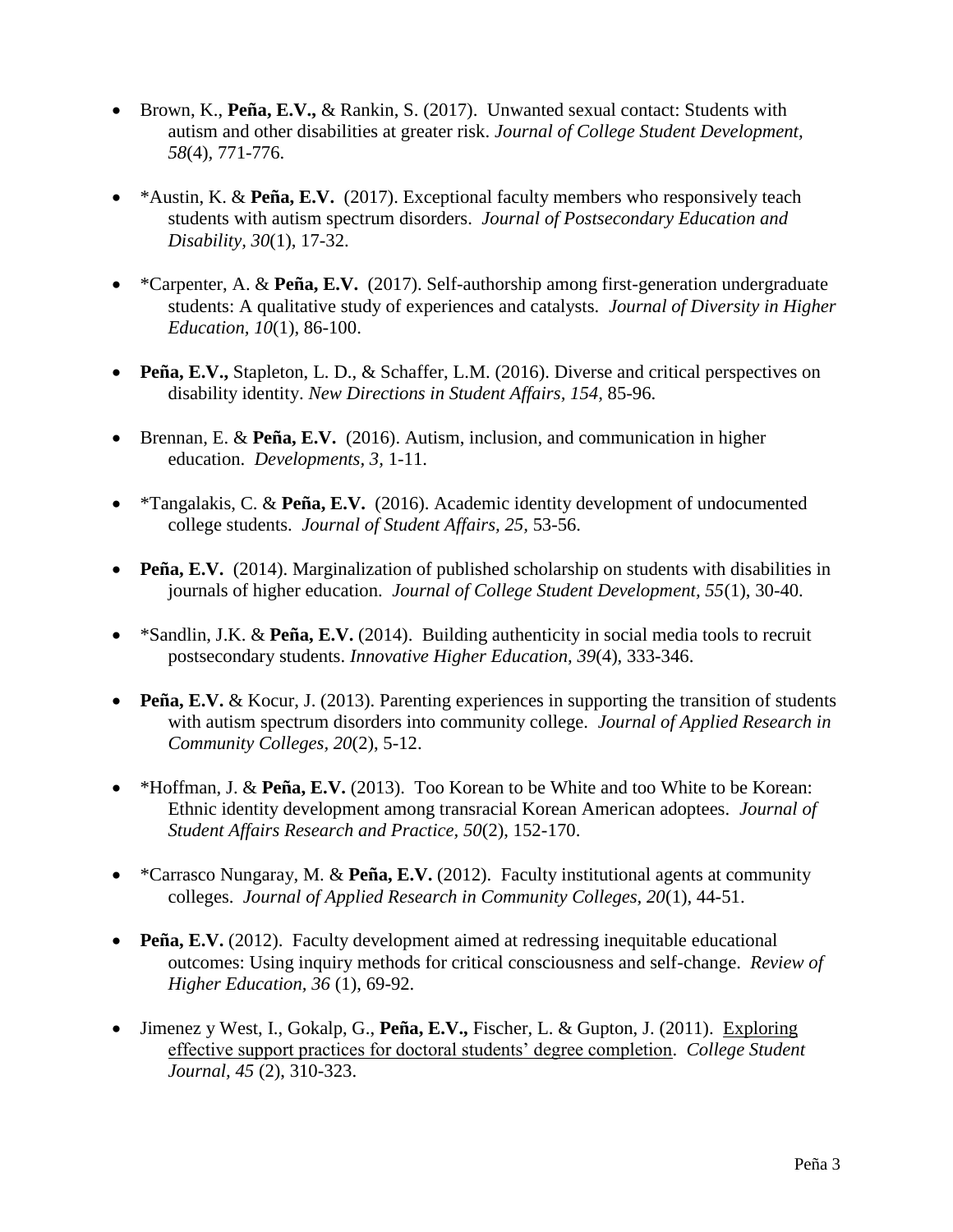- **Peña, E.V**., Colyar, J. & Bensimon, E. M. (2006). Contextual problem-defining: Learning to think and act from the standpoint of equity. *Liberal Education, 92* (2), 48-55.
- Bensimon, E. M., Polkinghorne, D. E., Bauman, G., & **Vallejo, E**. (2004). Doing research that makes a difference. *Journal of Higher Education, 75*(1), 104-132.

#### **Book Chapters and Monographs**

- **Peña, E.V.** (in press). Developing intentionality: How postsecondary institutions can nurture Latina faculty members' to achieve tenure and promotion. In Patricia Perez (Ed.) In Our Own Words: Chicana and Latina Faculty Resisting and Persisting in the Academy. New York, NY: Routledge Publishing.
- Vaccaro, A., Kimball, E., Cox, B., Lee, M., Zilvinskis, J., Wessel, R., Wells, R., Webb, T., Stapleton, L.D., **Peña, E.V.,** Newman, L., Miller, R., Marine, S., Madaus, J., Kraus, A., Kim,E., Crawford, L., Brown, K., Broido, E., Banerjee, M., Abes, E. & Locklin, B. (2018, October). *A research agenda for quantitative, qualitative, and theoretical higher education disability scholarship*. A report submitted to the Spencer Foundation.
- Vaccaro, A., Lee, M. Kimball, E., Cox, B., Abes, E., Banerjee, M. Broido, E., Brown, K. Crawford, L., Kim, E., Kraus, A., Madaus, J., Marine, S., Miller, R., Newman, L., **Peña, E.V.,** Stapleton, L.D. Webb, T., Wells, R., Wessel, R., Zilvinskis, J. & Locklin, B. (2018, October). *Making disability visible in higher education research: Documenting qualitative, quantitative and theoretical issues and solutions*. A report submitted to the Spencer Foundation.
- \*Spence, M. & **Peña, E.V.** (2015). Intersections of autism, race, and class: A social justice agenda for inclusive leadership practices. In K. Esposito & A. Normore (Eds.) *Inclusive Practices for Special Populations in Urban Settings: The Moral Imperative for Social Justice Leadership.* Charlotte, NC: Information Age Publishing.
- **Peña, E.V.** & Polkinghorne, D.E. (2012). Evaluating the Equity Scorecard project: The participants' points of view. In E.M. Bensimon & L. E. Malcom (Eds.) *Confronting Equity Issues on Campus: Implementing the Equity Scorecard in Theory and in Practice.* Sterling, VA: Stylus Publishing.
- **Peña, E.V.**, Harris, F. & Bensimon, E. M. (2012). The Equity Scorecard: Chronicling the change process. In E.M. Bensimon & L. E. Malcom (Eds.) *Confronting Equity Issues on Campus: Implementing the Equity Scorecard in Theory and in Practice.* Sterling, VA: Stylus Publishing.
- Palucki-Blake, L., **Peña, E.V**. et. al. (2012). Faculty learning and reflection from student interviews. In E.M. Bensimon & L. E. Malcom (Eds.) *Confronting Equity Issues on Campus: Implementing the Equity Scorecard in Theory and in Practice.* Sterling, VA: Stylus Publishing.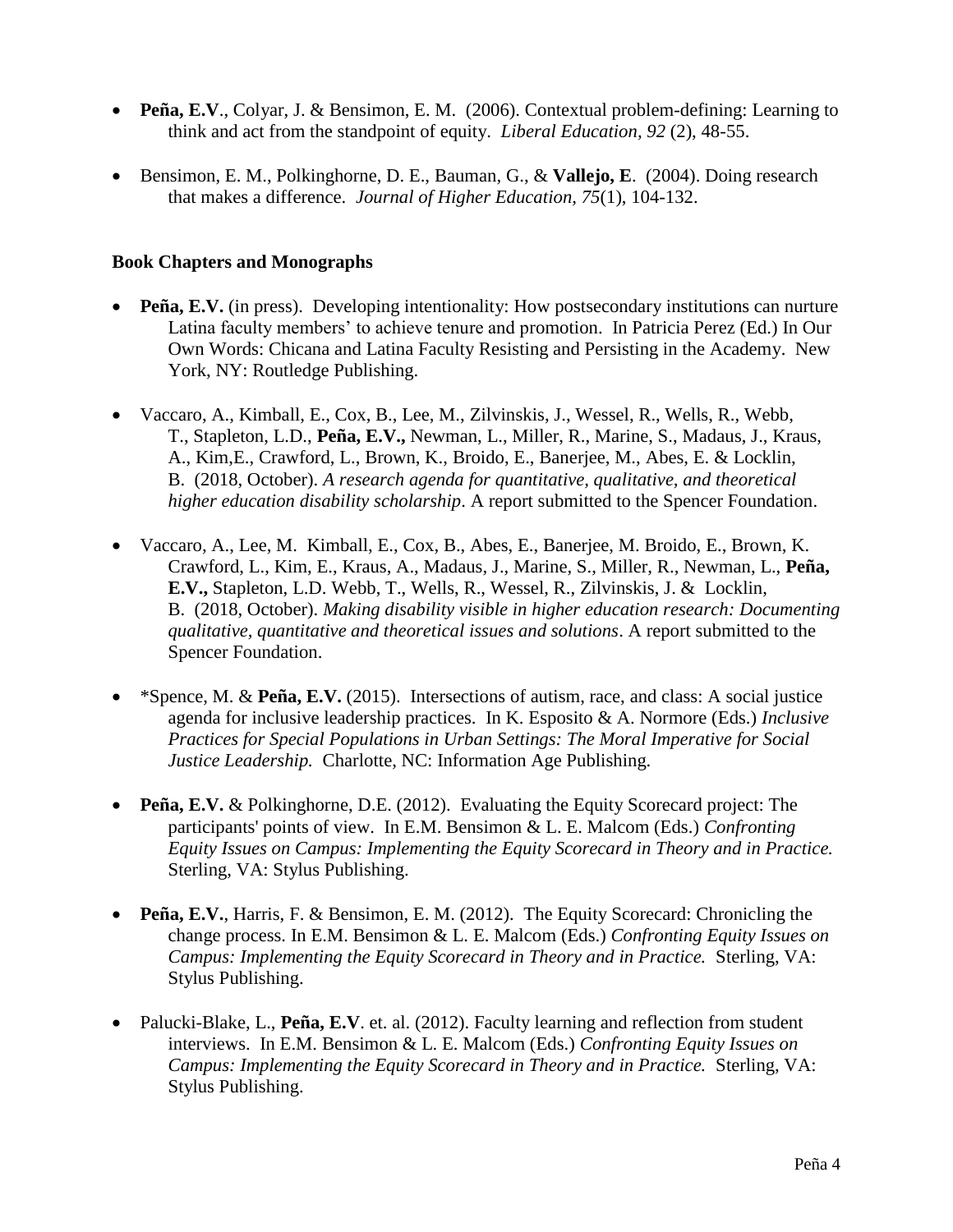#### **Book Reviews**

- **Peña, E.V.** (2016). Review: *Allies for Inclusion: Disability and Equity in Higher Education. Review of Higher Education, 39*(2), 310-312.
- **Peña, E.V.** (2012). Review: *Disability and Campus Dynamics: New Directions for Higher Education*. *Journal of Postsecondary Education and Disability, 25*(2), 203-205.
- **Vallejo, E.** (2004). Review: *Colegio Cesar Chavez, 1973-1983: A Chicano struggle for selfdetermination*. *Aztlan, 29*(1), 311-313.

#### **Other Publications & Creative Works**

- **Peña, E.V**. (2017). Afterword in D. Peña, *Anatomy of Autism* (pp. 15-18). Camarillo, CA: Create Space.
- **Peña, E.V**. (2015). *A Pitch for Inclusion.* A guest blog on [www.idoinautismland.com](http://www.idoinautismland.com/)
- **Peña, E.V**. (2014). *Challenging and changing perspectives.* A guest blog on [www.idoinautismland.com](http://www.idoinautismland.com/)
- **Peña, E.V**. (2011). *Finding Diego*. <http://www.youtube.com/watch?v=kUoBM-l2nRA>
- **Peña, E. V.** & Mondschein, H. (2011). *Sage Research Methods Online (SRMO): Sample classroom assignments*. Retrieved from<http://srmo.sagepub.com/page/facultyresources>

#### **Conference Presentations**

- Peña, E.V. (2019). *What it Takes to go to College: Research and Evidence-based Practice that Promote Successful Transition to Higher Education for Students with Autism.* Poster presentation at the Division of Autism and Developmental Disorders Conference. Maui, HI.
- Bissonnette, L., Peña, D., **Peña, E.V.**, Russell, R., Thresher, T. & Zurcher Long, E. (2017). *Capacity Building for People who Use Keyboards and Letter Boards*. Symposium presentation at TASH Conference. Atlanta, GA.
- **Peña, E.V.**, Brown, K., & Steers, A. (2017). *Brain-computer Interface Technology: Communication Usability for People with Autism and Cerebral Palsy*. Poster presentation at TASH Conference. Atlanta, GA.
- **Peña, E.V.** & Peña, D.A. (2017). *Students with Autism in Higher Education: Responding to the Current of Change*. Workshop presentation at NASPA Western Regional Conference. Honolulu, HI.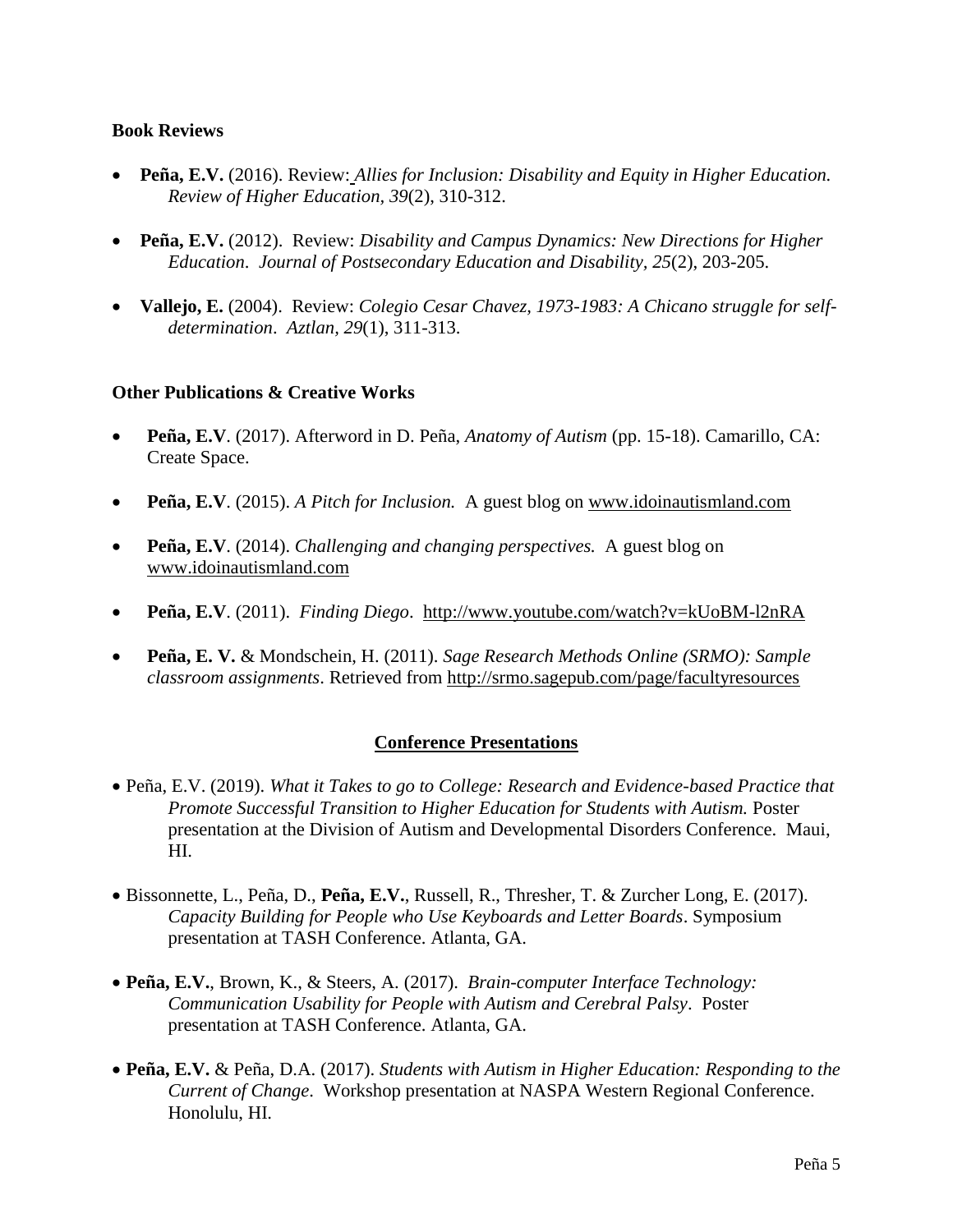- Hoffman, J., Kenolio, L., Opulauoho, L., & **Peña, E.V**. (2017). *Grace and Grit: Women's Journey to the Doctorate.* Roundtable presentation at NASPA Western Regional Conference. Honolulu, HI.
- **Peña, E.V.**, Brown, K. & Steers, A. (2017). *Using a Brain-Computer Interface for Communication with Three Ability Groups.* Poster presented at the American Speech-Language-Hearing Association (ASHA). Los Angeles, CA.
- \*Spence, M. & **Peña, E.V.** (2017). *Intersections of Autism, Race, and Class: A Social Justice Agenda for Inclusive Leadership Practices.* Paper presented at CEC Division on Autism and Related Disorders (DADD). Clearwater, FL.
- Brown, K., Broido, E., Stapleton, L., Evans, N., & **Peña, E.V.** (2016). *Thinking Beyond Students with Disabilities: Why Do Disability Frameworks Matter for Qualitative Researchers?* Paper presented at the Association for the Study of Higher Education (ASHE). Columbus, OH.
- \*Spence, M. & **Peña, E.V.** (2016). *Intersections of Autism, Race, and Class: A Social Justice Agenda for Inclusive Leadership Practices.* Symposium paper presented at American Education Research Association (AERA). Washington, D.C.
- Stapleton, L., Brown, K. Kimball, E., **Peña, E.V.**, Rankin, S. Wells, R., Milam, C. & Bittinger, J. (2015). *High School Through College: Academic Climates and Students with Disabilities.* Paper presented at the Association for the Study of Higher Education (ASHE). Denver, CO.
- Broido, E., Brown, K., **Peña, E.V.** Rankin, S., Stapleton, L, & Stygles, K., (2015). *Understanding and Researching Disability in Higher Education: Emerging Perspectives.* Paper presented at the American College Personnel Association (ACPA). Tampa, FL.
- Broido, E., Brown, K., **Peña, E.V.,** Rankin, S., Stapleton, L., & Stygles, K. (2014). *Researching Disability in Higher Education: Emerging Perspectives.* Paper presented at Association for the Study of Higher Education (ASHE). Washington, D.C.
- \*Austin, K. & **Peña, E.V.** (2014). *Leaders in Support: College Faculty who Responsively Teach and Advise Students with Autism Spectrum Disorder (ASD).* Paper presented at Association for the Study of Higher Education (ASHE). Washington, D.C.
- **Peña, E. V.** & Peña, D. A. (2014). *Inspiring and Transforming Colleges Toward Inclusion of Students with Autism.*Invited session presented at NASPA Western Region Conference. Anaheim, CA.
- Kocur, J. & **Peña, E.V.** (2014). Parents' Perceptions of Challenging College Skills for Students with Autism Spectrum Disorders. Poster presented at the Western Psychological Association (WPA). Portland, OR.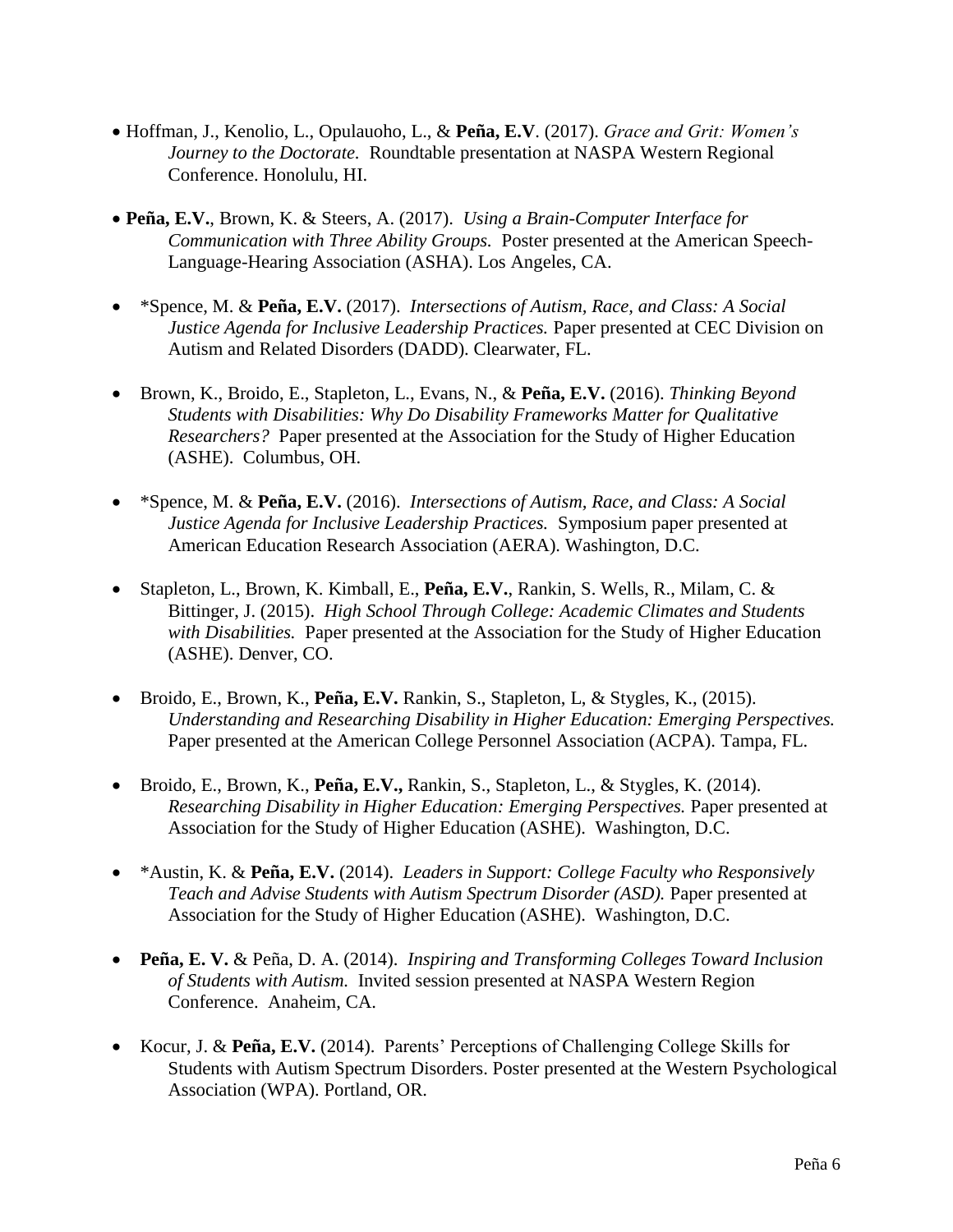- \*Carpenter, A. & **Peña, E.V.** (2013). *Self-Authorship Among First-Generation Undergraduate Students: A Qualitative Study of Experiences and Catalysts.* Paper presented at Association for the Study of Higher Education (ASHE). St. Louis, MO.
- Kocur, J. & **Peña, E.V.** (2013). *Parents' Experiences in the Transition of Students with Autism Spectrum Disorders to College.* Poster presented at the American Psychological Association (APA). Honolulu, HI.
- **Peña, E.V.,** Cirino-Paez, V., & Peña, D. (2013). *Brainstorming Effective Programs to Support Students with Autism.* Roundtable presented at NASPA. Orlando, FL.
- **Peña, E.V.** (2012). *Uncovering the Invisibility of Published Scholarship on Students with Disabilities in Top-Tier Higher Education Journals.* Paper presented at Association for the Study of Higher Education (ASHE). Las Vegas, NV.
- \*Sorter, B. & **Peña, E.V.** (2012). *A Qualitative Case Study Exploring the Academic and Social Experiences of Students with Autism Spectrum Disorder on Their Transition Into and Persistence at a Four-Year Public University.* Paper presented at Association for the Study of Higher Education (ASHE). Las Vegas, NV.
- **Peña, E.V.** (2012). *Prompting Faculty Growth: An Investigation of Identity, Development, and Renewal across Three Contexts.* Symposium paper presented at Association for the Study of Higher Education (ASHE). Las Vegas, NV.
- **Peña, E.V.**, Peña, D.A., & Cirino-Paez, V. (2012). *Strategies to Promote Inclusion of and Awareness about Students with Autism Spectrum Disorder*. Social Justice Conference, California State University, Channel Islands.
- **Peña, E.V.**, Harris, F.H., & Bensimon, E.M. (2011). *Building the Capacity of Community College Practitioners to Become Responsive to Students of Color*. Paper presented at Association for the Study of Higher Education (ASHE). Charlottesville, NC.
- \*Carrasco Nungaray, M. & **Peña, E.V.** (2011). *Faculty Institutional Agents at a California Community College.* Symposium paper presented at Association for the Study of Higher Education (ASHE). Charlottesville, NC.
- **Peña, E.V.** (2011). *The Marginalization of Published Scholarship on Students with Disabilities in Higher Education Journals*. Paper presented at American Education Research Association (AERA). New Orleans, LA.
- \*Hoffman, J. & **Peña, E.V.** (2011). *How Lived Experiences Affect Ethnic Identity Development for Transracial Korean American Adoptees and Influence Their College Experience.* Paper presented at American Education Research Association (AERA). New Orleans, LA.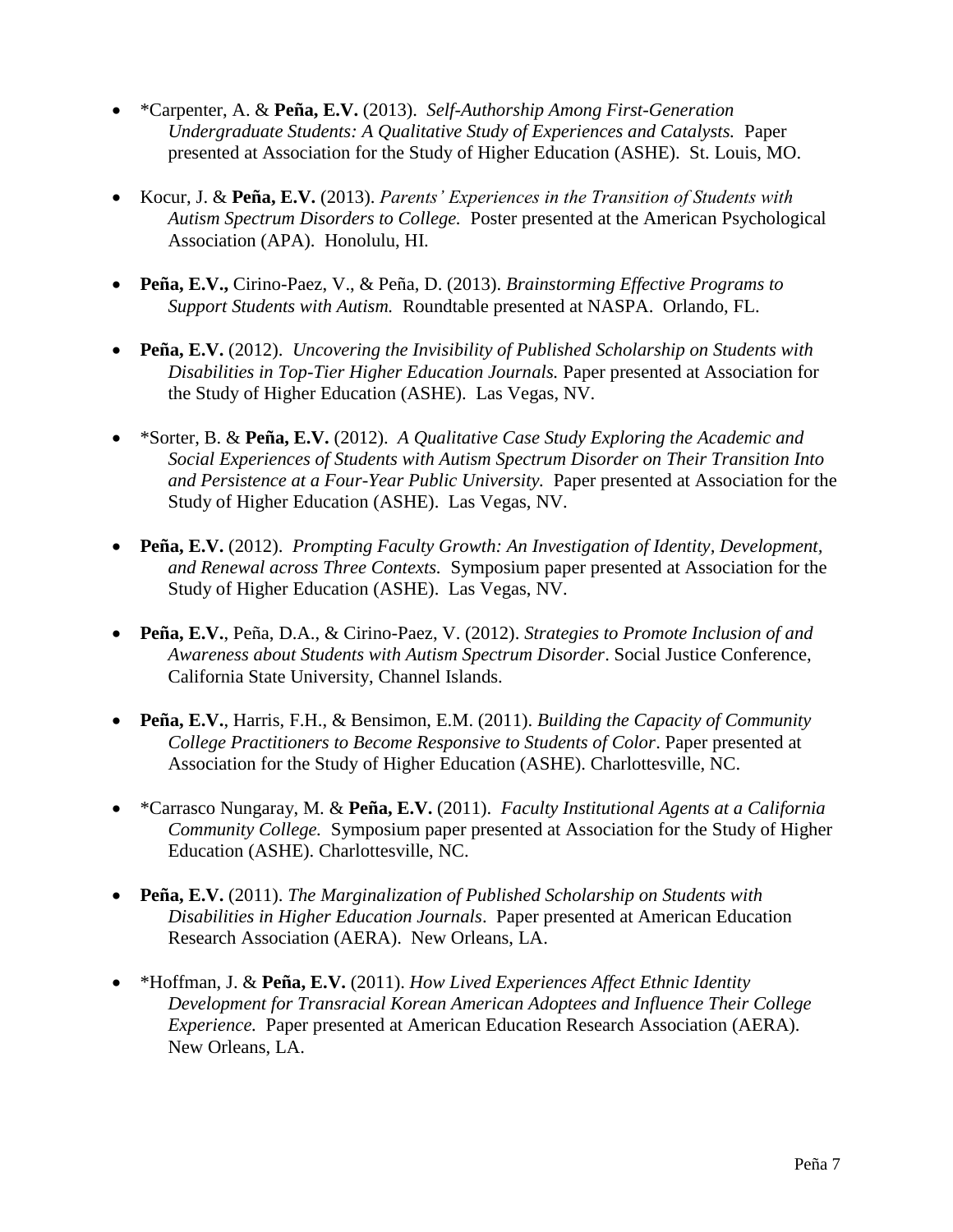- Sheridan, D., Hoffman, J., Person, D., & **Peña, E. V**. (2010). *Sustainability in Doctoral Education: Factors that Motivate and Propel Ed.D. Students Toward Degree Attainment*. Paper presented at the WASC Academic Resource Conference, Long Beach, CA.
- Gokalp, G., Jimenez y West, I., **Peña, E.V**., Fischer, L. & Gupton, J. (2010). *The Practice of Supporting Doctoral Students: Lessons Learned*. Roundtable session presented at the annual meeting of the National Association of Student Personnel Administrators (NASPA), Chicago, IL.
- **Peña, E.V**., Gokalp, G., Jimenez y West, I., Fischer, L., & Gupton, J. (2009). *Exploring Effective Support Practices for Doctoral Students' Degree Completion.* Paper presented at the American Educational Research Association (AERA), San Diego, CA.
- Gokalp, G., Jimenez y West, I., **Peña, E.V.**, & Fischer, L. (2009). *A New Approach for Supporting Doctoral Students: Rossier School of Education's Doctoral Support Center (DSC)*. Roundtable session presented at the annual meeting of the National Association of Student Personnel Administrators (NASPA), Seattle, WA.
- Jimenez y West, I., **Peña, E.V.**, Gokalp, G., & Fischer, L. (2008).*Understanding Barriers to Pursuit of a Professional Doctoral Degree in Education: Navigating Challenges Through Social Support Structures*. Roundtable session presented at the annual meeting of the Association for the Study of Higher Education (ASHE), Jacksonville, FL.
- Bustillos, L. & **Peña, E.V.** (2007). *What Works in Faculty Development? A Comparative Analysis of Two Collaborative Inquiry Projects.* Paper presented at the annual meeting of the Association for the Study of Higher Education (ASHE), Louisville, KY.
- **Peña, E.V.** (2006). *Developing Practical Judgments While Teaching and Advising Students of Color.* Symposium paper presented at the Professional and Organizational Development Network (POD) Conference, Portland, OR.
- **Peña, E.V.** (2006). *Engaging Faculty Members in a Collaborative Action Research Project: Changing Perceptions Toward Improving Outcomes for Students of Color.* Paper presented at the American Educational Research Association (AERA) conference, San Francisco, CA.
- **Peña, E.V.** & Bensimon, E.M. (2005). *Using Interviews with Students of Color to Inform Faculty Practices.* Symposium paper presented at the annual meeting of the Association for the Study of Higher Education (ASHE), Philadelphia, PA.
- **Peña, E.V.** & Peña, D.A. (2005). *How to evaluate your SSS/McNair Program: Conducting Interviews, Focus Groups and Surveys of your students.* Workshop presented at the Western Association of Educational Opportunity Personnel (WESTOP) Conference, Hollywood, CA.
- Bensimon, E. M., **Peña, E. V.**, & Castillo, C. (2004). *The cognitive frames through which institutional actors interpret inequality in educational outcomes among Black and*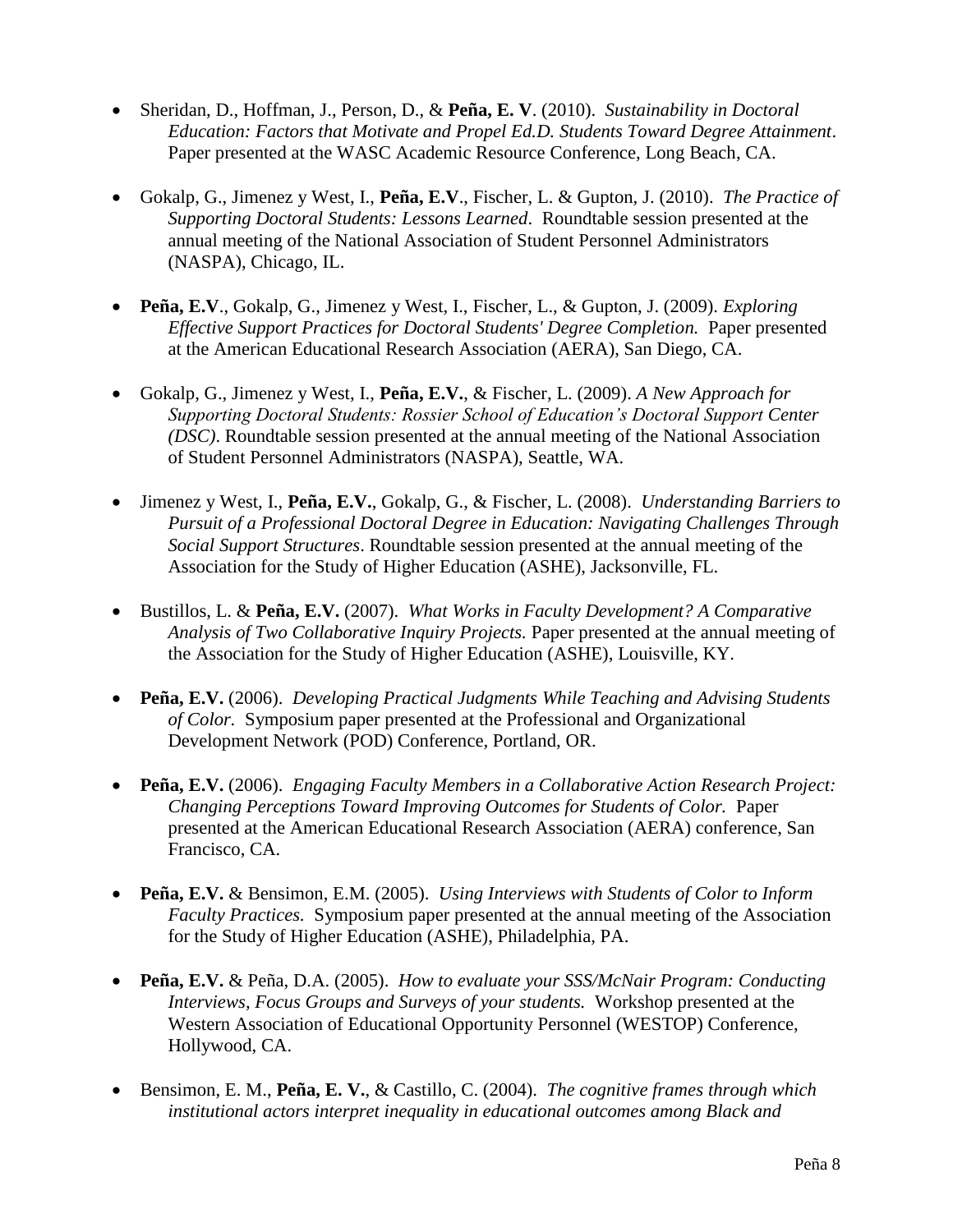*Hispanic college students.* Paper presented at the annual meeting of the Association for the Study of Higher Education (ASHE), Kansas City, MO.

- **Vallejo, E.** & Contreras-McGavin, M. (2004). *Evaluating Individuals in the Diversity Scorecard Project: Transforming Institutions by Changing Individuals.* Paper presented at American Educational Research Association (AERA), San Diego, CA.
- Vigil, V. & **Vallejo, E.** (2004). *Efficiently Serving the Often-Forgotten Student Population: Improving Graduate Student Services.* Paper presented at National Association of Student Personnel Administrators (NASPA), Denver, CO.

#### **Invited Keynote Speeches & Community Presentations**

- Peña, E.V. (2018). *What it takes to support community college students with autism.* Oxnard College. Oxnard, CA.
- Peña, E.V. (2018). *Building capacity to include students with sensory-movement differences in schools and colleges.* Innovations in Education Conference. Atlanta, GA.
- Peña, E.V. (2018). *Preparing students who use augmentative and alternative communication for college.* Innovations in Education Conference. Atlanta, GA.
- Peña, E.V. (2017). *Presuming competence from Kindergarten to college for a meaningful adult life.* Creating Your Own Pathways: Successful Transitions for Persons with Autism. Jackson, MS.
- Peña, E.V. (2017). *Autism in college: Creating a spectrum of opportunity.* Michigan State University. East Lansing, MI.
- Peña, E.V. & Kocur, J. (2016). *Postsecondary transition experiences for students with autism and their families.* Interagency Autism Coordinating Committee. Bethesda, MD.
- Peña, E.V., Kocur, J., & Jimenez, W. (2016). *Understanding and supporting college students with autism.* California Lutheran University*.* Thousand Oaks, CA
- Peña, E.V. (2016). *Mapping your mentors workshop.* California State University Channel Islands Student Affairs Retreat. Camarillo, CA.
- Peña, E.V., Austin, K. & Brennan, E. (2015). *Critical skills needed for students with ASD to transition to college.* Los Angeles Unified School District Autism Task Force. Los Angeles, CA
- Peña, E.V. (2014). "*Dare to dream": The conditions necessary for inclusion.* California State University at Channel Islands "Light it Up Blue" Event. Camarillo, CA.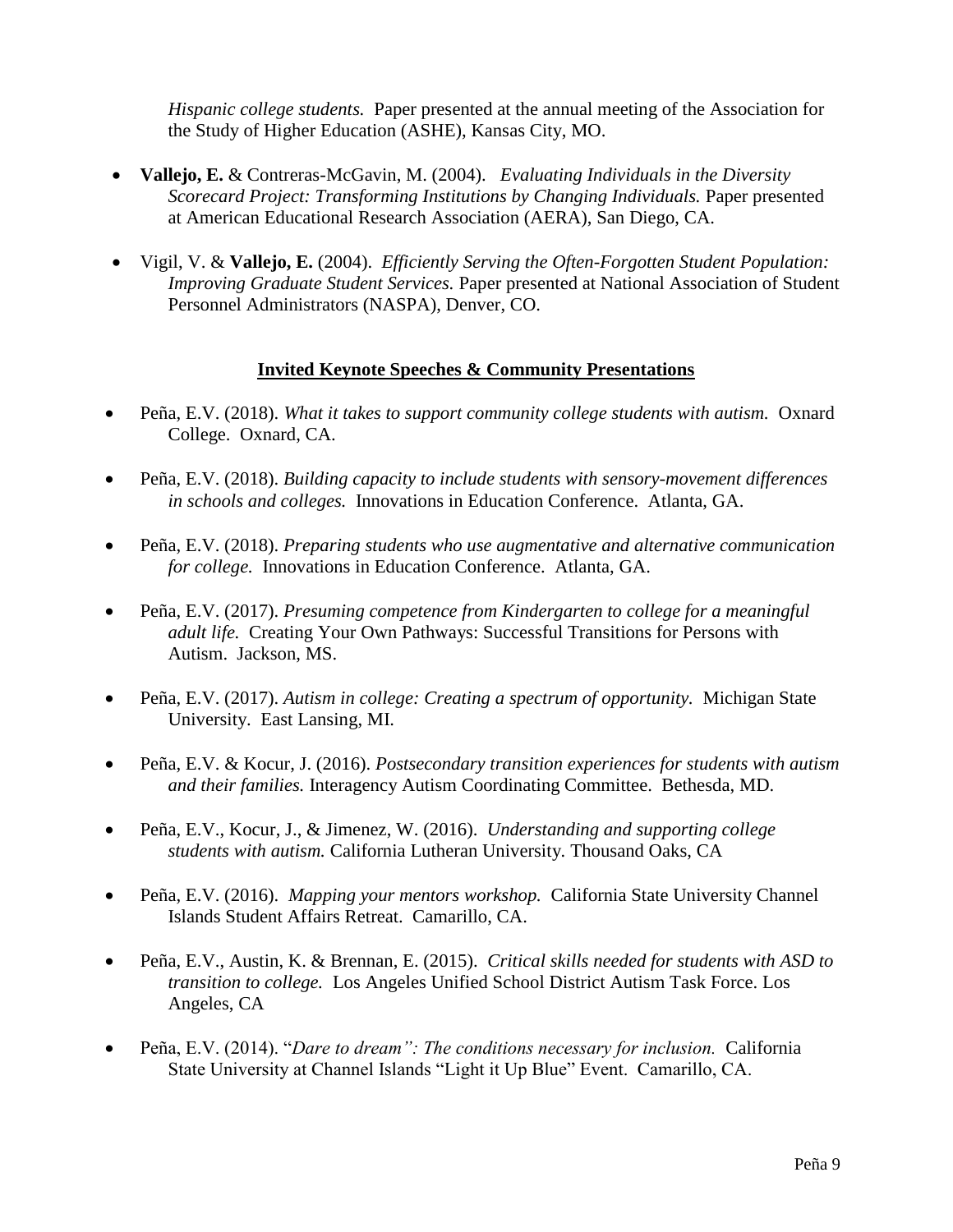- Peña, E.V. (2014). *The ins and outs of doing research as a faculty member.* University of Illinois at Urbana-Champaign, doctoral level class in Library Sciences (via Skype). Urbana, IL.
- Peña, E. V. (2014). *Discussion about autism research and "Parenting experiences in supporting the transition of students with autism spectrum disorders into community college."* Michigan State University, (via Skype) doctoral level course in Higher Education. East Lansing, MI.
- Perkins, W. & Peña, E.V. (2013). *Supporting Students with Disabilities at CLU. California* Lutheran University, Academic Affairs Retreat. Oxnard, CA.
- Perkins, W. & Peña, E.V. (2013). *Transition support group presentation on postsecondary supports for students on the spectrum.* Conejo Valley Transitions Support Group, Thousand Oaks, CA.
- Peña, E.V. (2012). *Teacher In-service Training on Teaching Students with Autism Spectrum Disorders.* Regional Occupational Center, Ventura County Office of Education, CA.
- Peña, E.V. (2012). *Workshop to California Lutheran University Peer Advisors on Supporting Students on the Autism Spectrum.* California Lutheran University, Thousand Oaks, CA.
- Peña, E.V. & Peña, D.A. (2011). *Presentation about being a parent with a child diagnosed with autism.* Channel Islands Social Services All Staff Meeting. Camarillo, CA.
- Addison, L., Peña, E.V., Peña, D.A. (2011; 2012). *Managing Challenging Behaviors for Children with Disabilities: Behavior Strategies for Daily Life.* Walking the Path Together Conference. Oxnard, CA.

#### **Grants**

|           | Disability Communication Fund discretionary event fund (\$2,800)                                                                     | 2018        |
|-----------|--------------------------------------------------------------------------------------------------------------------------------------|-------------|
| $\bullet$ | Author of Evaluation Plan for U.S. Department of Education grant<br>authored by Dr. Mel Spence to study educational intervention for |             |
|           | twice exceptional students with autism (\$737,900)                                                                                   | 2017        |
| $\bullet$ | Disability Communication Fund Research Grant (\$67,000) to study                                                                     |             |
|           | brain-computer interface technology for communication                                                                                | 2017        |
| $\bullet$ | CLU Faculty Research and Creative Works Fund (\$5,000)                                                                               | 2016        |
|           | CLU Artists and Speakers Award (\$10,000)                                                                                            | 2016        |
|           | CLU Hewlett Grant: California Lutheran University (\$1,000)                                                                          | 2017, 2016, |
|           |                                                                                                                                      | 2015, 2014, |
|           |                                                                                                                                      | 2013, 2012, |
|           |                                                                                                                                      | 2011, 2010, |
|           |                                                                                                                                      | 2009        |
|           | <b>CLU Center for Innovative Learning Mini-Grant</b>                                                                                 |             |
|           | Recipient (\$1,000-1,815)                                                                                                            | 2016, 2015, |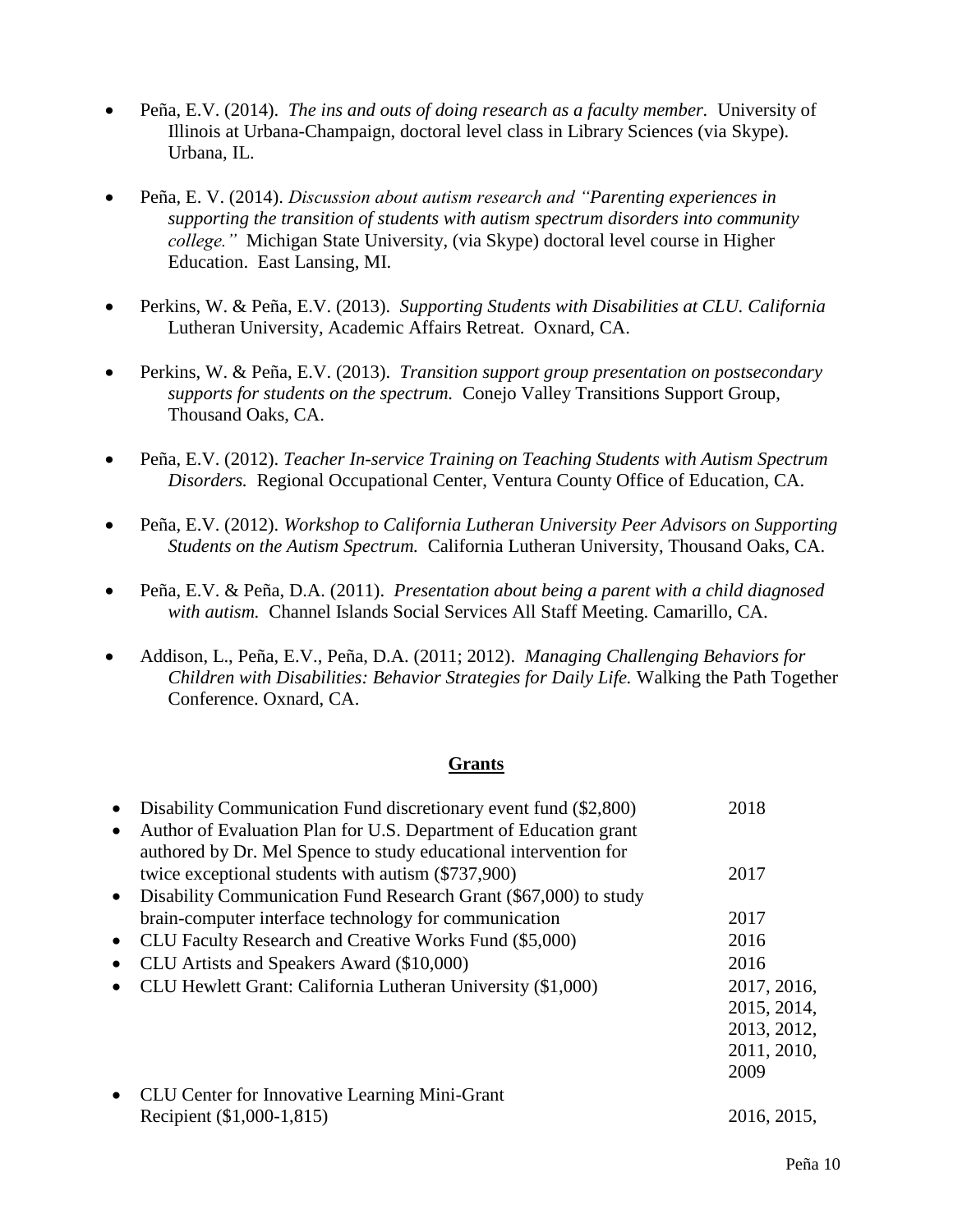|                                                                       | 2014, 2012 |
|-----------------------------------------------------------------------|------------|
| • NASPA Region IV Grant—co-authored with Dr. Josie Ahlquist (\$1,500) | 2014       |
| • NASPA Region IV Grant—co-authored with Dr. Josie Ahlquist (\$500)   | 2013       |
| • CLU Diversity Grant (\$980)                                         | 2013       |
| • CLU Faculty Research and Creative Works Fund—co-authored with       |            |
| Dr. Jodie Kocur $(\$4,535)$                                           | 2011       |
| • Author of Evaluation Plan for awarded FIPSE grant authored by       |            |
| Dr. Deborah Erickson (\$300,000)                                      | 2009       |

# **Teaching Experience**

## **California Lutheran University (2006-present)**

- EDLD 601: Research Tools
- EDLD 606: Student Development and Learning
- EDLD 610: Literature Review Seminar
- EDLD 613: Qualitative Research
- EDLD 620: Proposal Seminar
- EDLD 623: Student Success and Retention
- EDLD 630: Data Analysis Seminar
- EDLD 635: Dissertation Seminar
- EDCG 535: Field Studies Practicum in College Student Personnel Counseling
- HNRS 182: Power and Privilege, a Social Science Seminar
- SOC 482: Sociology of Education

## **University of Southern California (2007-2008)**

- EDPT 520: Human Lifespan Development
- EDPT 502: Learning and Individual Differences

# **Awards & Honors**

|           | Spencer Foundation Sponsored Scholar in the "Making Disability"          |           |
|-----------|--------------------------------------------------------------------------|-----------|
|           | Visible in Higher Education" Conference                                  | 2018      |
|           | CLU Provost's Distinguished Scholar Award (\$1,500)                      | 2017      |
|           | Spotlight Award by Center4SpecialNeeds                                   | 2016      |
|           | Graduate School of Education Service Award of 2016                       | 2016      |
|           | Award of Congressional Recognition by Congresswoman Julia Brownley       | 2016      |
|           | Interagency Autism Coordinating Committee member                         | 2015-2019 |
| $\bullet$ | <b>Intersectional Qualitative Research Methods Institute Participant</b> | 2015      |
| $\bullet$ | ACPA 25 <sup>th</sup> Anniversary of Americans with Disabilities Act     |           |
|           | <b>Scholarship Recognition</b>                                           | 2015      |
|           | Graduate School of Education Research Award of 2014                      | 2014      |
| $\bullet$ | El Concilio Latino Leader of the Year Award                              | 2014      |
| $\bullet$ | New York University Visiting Faculty Program                             | 2012      |
| $\bullet$ | Ventura County Autism Society Conference Scholarship (\$250)             | 2012      |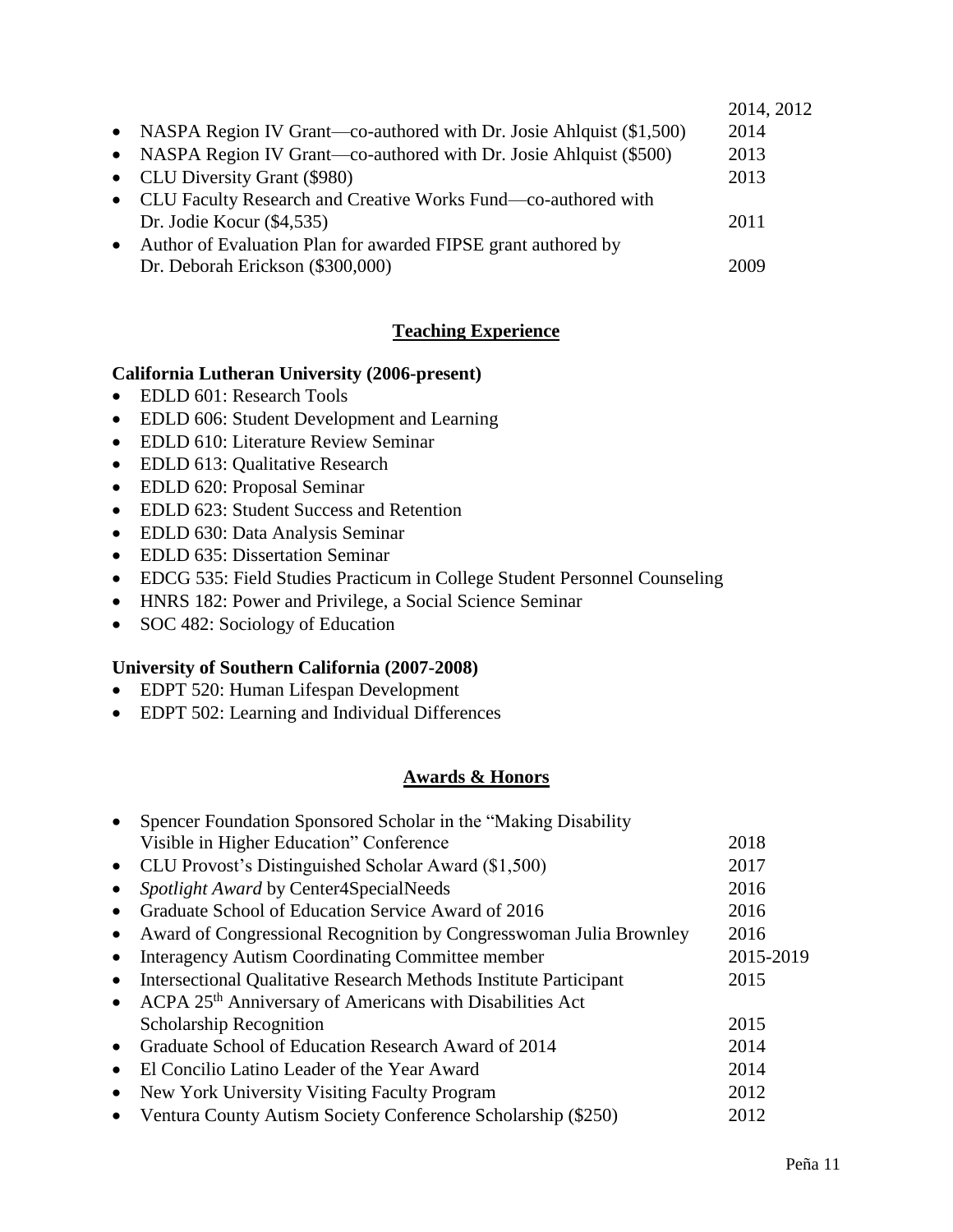| $\bullet$ | American Association for Hispanics in Higher Education Junior   |               |
|-----------|-----------------------------------------------------------------|---------------|
|           | <b>Faculty Fellow</b>                                           | 2012          |
| $\bullet$ | Junior Faculty Participant for the ASHE Equity Institute        |               |
|           | for Qualitative Research                                        | 2010          |
| $\bullet$ | Early Career Faculty Teaching Workshop Scholar                  | 2009          |
|           | by ASHE Council for the Advancement of Higher Education         |               |
| $\bullet$ | Leadership Alliance National Symposium Scholarship              | 2006          |
|           | Rossier School of Education Research Institute Conference Award | 2006          |
| $\bullet$ | National Conference on Race and Ethnicity Student Scholarship   | 2004          |
| $\bullet$ | Rossier School of Education Research Institute Conference Award | 2004          |
|           | Rossier School of Education Summer Scholarship                  | 2003          |
|           | <b>USC Diversity Fellow</b>                                     | $2002 - 2007$ |
|           | <b>James Irvine Foundation Fellow</b>                           | $2002 - 2007$ |
| $\bullet$ | Summer Research Opportunities Program Outstanding Research at   |               |
|           | University of Illinois, Urbana-Champaign                        | 2000          |
| $\bullet$ | Howard Hughes Fellow at Brown University                        | 1999          |

# **Chaired Dissertations**

# \*Listed by date of completion

|           | Invisible on College Campuses: A Qualitative Study of the Experiences<br>of College and University Administrators with Homeless Students,         | 2018 |
|-----------|---------------------------------------------------------------------------------------------------------------------------------------------------|------|
|           | <b>Tiffany Bonner</b>                                                                                                                             |      |
|           | Impact of Standardized Testing on Diverse Students: A Qualitative Case<br>Study on African American and Latino/a Students' College Admissions     | 2018 |
|           | <i>Experience and Perspectives</i> , Majelaine Bautista                                                                                           |      |
|           | The Youth in Care Perspective on College Success, Theresa Plante                                                                                  | 2017 |
|           | Teacher Perspectives on the Implementation of Gamification in a High                                                                              | 2017 |
|           | School Curriculum, Jon McFarland                                                                                                                  |      |
|           | First-Generation CalWORKs Students and Their Perspectives on                                                                                      | 2017 |
|           | College Success, Letty Mojica                                                                                                                     |      |
|           | A Quantitative Investigation of the Influence of Response to Intervention<br>on Special Education Referrals of English Learners, Mary Lasure      | 2016 |
|           | Influence of School Principals and Students with Autism: A Qualitative                                                                            | 2016 |
|           | <i>Study</i> , Mona Mallery                                                                                                                       |      |
| $\bullet$ | Motivation to Lead: Effects of Leadership Immersion Experience in                                                                                 | 2015 |
|           | Developing Asian American Leaders, Heemanshu Bhagat                                                                                               |      |
|           | Community College Leaders' Support for Growth of Online Education:                                                                                | 2015 |
|           | A Case Study Approach, Khaled Hussain                                                                                                             |      |
|           | Developing Digital Student Leaders: A Mixed Methods Study of Student<br>Leadership, Identity, and Decision Making on Social Media, Josie Ahlquist | 2015 |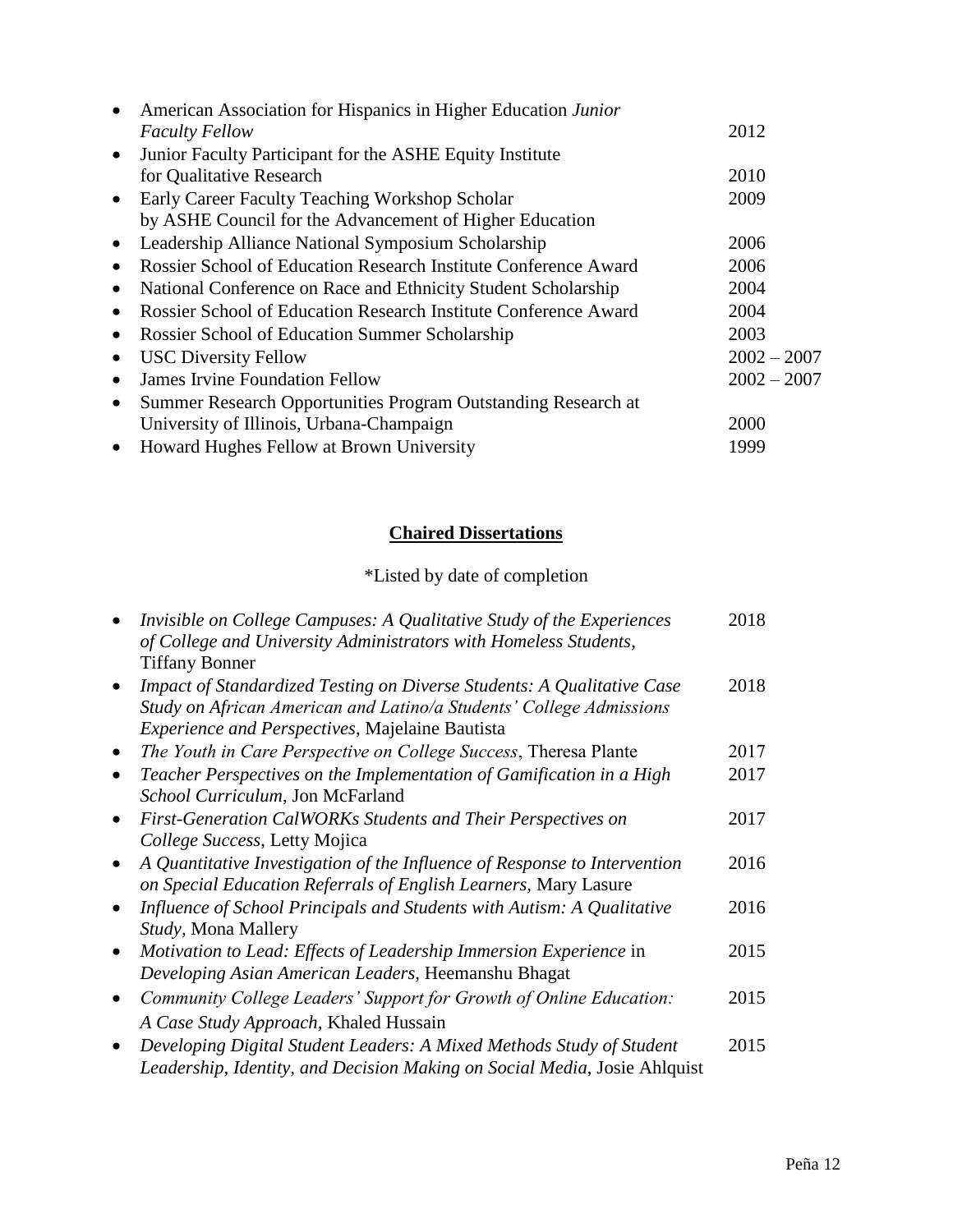|                        | A Qualitative Study of the Experiences that Facilitated Academic and Social<br>Success for Twice-Exceptional Students Transitioning into Higher<br><b>Education</b> , Shane Armstrong                         | 2015 |
|------------------------|---------------------------------------------------------------------------------------------------------------------------------------------------------------------------------------------------------------|------|
| $\bullet$              | <b>Nursing Education Accreditation Policy Analysis: Exploring Unintended</b><br>Consequences, T. Tucker                                                                                                       | 2015 |
| ٠<br>$\bullet$         | Leaders in Support: College Faculty who Responsively Teach and Advise<br>Students with Autism Spectrum Disorders (ASD), Kimberly Austin<br>Instructional Methods for Promoting Reading Comprehension in Non-  | 2014 |
|                        | Verbal Students with Autism Spectrum Disorders: A Qualitative Study,<br>Melissa Spence                                                                                                                        | 2014 |
| $\bullet$<br>$\bullet$ | Nuestros Cuentos, Nuestras Voces: A Narrative Study Exploring Self-<br>Authorship in Undcoumented Latina/o College Students, Anna Poetker<br>From Illegals to Dreamers: Undocumented Latino College Students' | 2014 |
| $\bullet$              | Counter-Stories of Constructing Academic Identities, Christina Tangalakis<br>Persistence Through a Promise: Exploring the Effects of Financial and                                                            | 2014 |
|                        | Institutional Aid Has on Low-Income Latinos Participating in the Ventura<br>College Promise Program, Timothy Harrison                                                                                         | 2014 |
|                        | Self-Authorship Among First-Generation Undergraduate Students: A<br>Qualitative Study of Experiences and Catalysts, Amanda Carpenter                                                                          | 2013 |
|                        | "This Has Been My Life's Work": A Qualitative Study of The Experiences                                                                                                                                        |      |
|                        | of Doctoral Student Mothers in Higher Education and Their Quest for<br>Social Justice, Nancy Pement                                                                                                           | 2013 |
| $\bullet$              | First-generation Peer Mentors' Engagement and Leadership Development,<br><b>Kristin Price</b>                                                                                                                 | 2013 |
| $\bullet$              | <b>Exploring How Perceptions of Blog Authenticity Shape Students'</b><br>Conceptions About and Interactions With Institutions of Higher Education,                                                            |      |
| $\bullet$              | Jean Kelso Sandlin<br>Latino Males' Degree Aspirations in Community College: A Qualitative                                                                                                                    | 2012 |
|                        | Study, Francisco Dorame<br>Professors and Coaches Educational Approaches That Support the NCAA                                                                                                                | 2012 |
|                        | Division III Student Athlete Experience, Daniel E. Kuntz<br>How Lived Experiences Affect Ethnic Identity Development for Transracial                                                                          | 2011 |
|                        | Korean American Adoptees and Influence Their College Experience:<br>Implications for Higher Education Practice, Joy Hoffman                                                                                   | 2011 |
|                        | Thinking Like Twenty-First Century Learners: An Exploration of Blog Use<br>in a Skills-Based Counselor Education Course, Lisa Buono                                                                           | 2011 |
|                        | Faculty Institutional Agents at a Community College: A Qualitative<br>Study, Marian Carrasco Nungaray                                                                                                         | 2011 |
|                        |                                                                                                                                                                                                               |      |

# **Institutional and Scholarly Service**

| • Appointment, Rank, and Tenure (ART) Committee                 | 2017-present |
|-----------------------------------------------------------------|--------------|
| • Equity Advocate for Faculty Hiring                            | 2017-present |
| • Chair, Faculty Search Committee, Graduate School of Education | 2017-2018    |